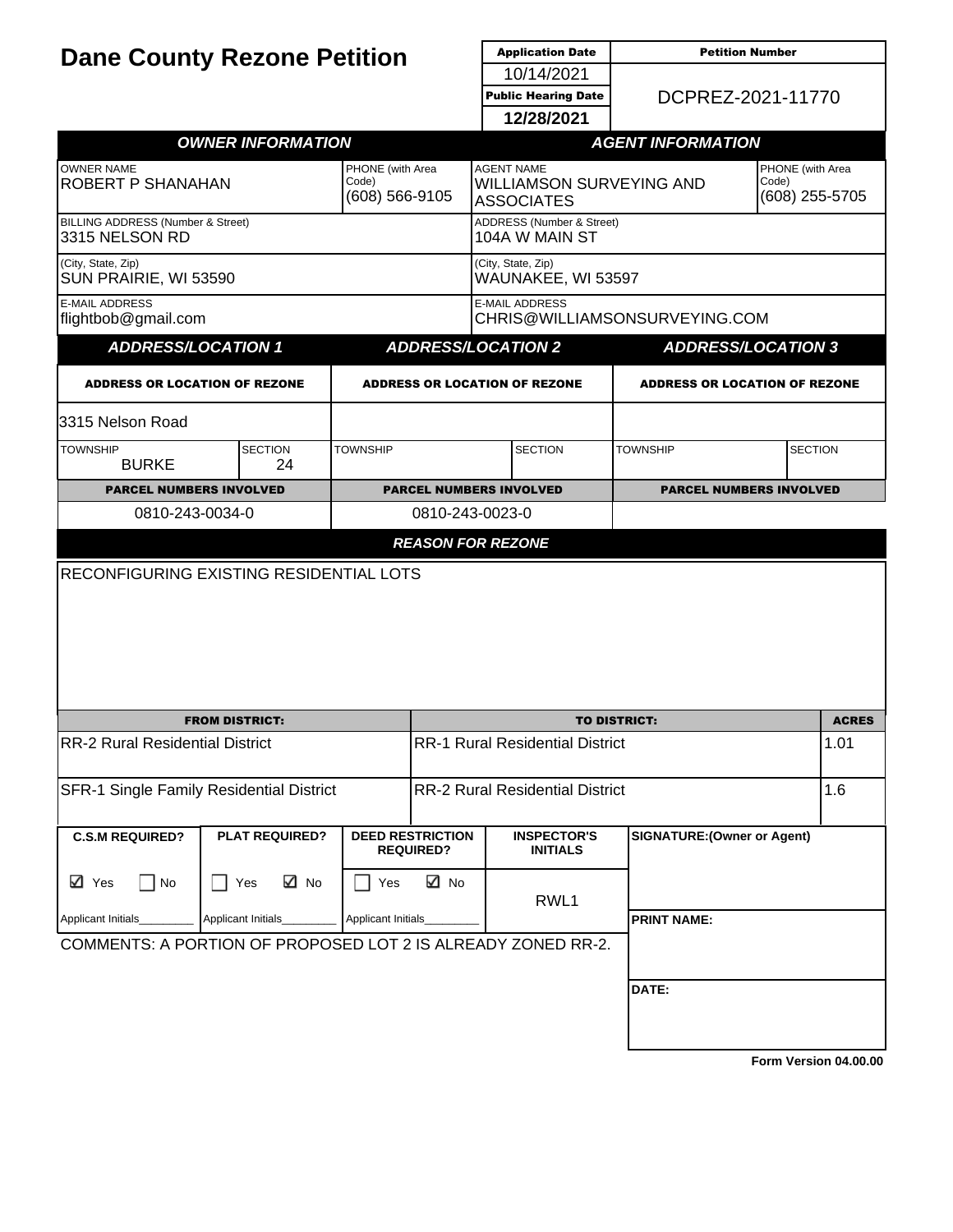

# **Legend**

|            | <b>Exiz Wetland</b> Significant Soils |  |  |
|------------|---------------------------------------|--|--|
| Floodplain | Class 1                               |  |  |
|            | Class 2                               |  |  |



0 50 100 200 Feet  $1 - 1 - 1 = 1$  $\Box$  $\mathbf{I}$ 

# Petition 11770 ROBERT P SHANAHAN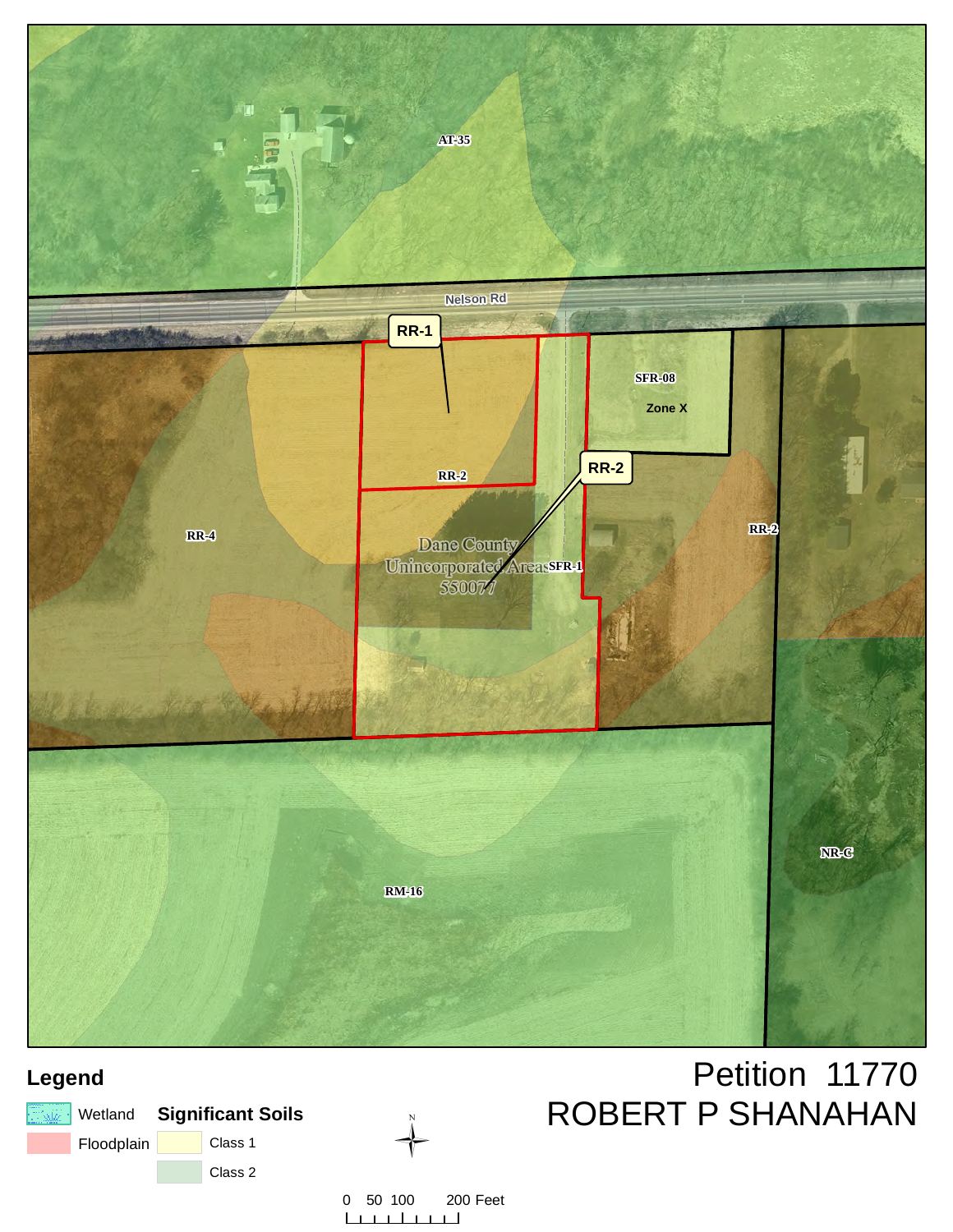Dane County

Department of Planning and Development **Zoning Division** Room 116, City-County Building 210 Martin Luther King Jr. Blvd. Madison, Wisconsin 53703  $(608)$  266-4266

|                               | <b>Application Fees</b> |  |
|-------------------------------|-------------------------|--|
| General:                      | \$395                   |  |
| <b>Farmland Preservation:</b> | \$495                   |  |
| Commercial:                   | \$545                   |  |

ADDITIONAL FEES MAY APPLY. CONTACT DANE COUNTY ZONING AT 608-266-4266 FOR MORE INFORMATION.

# **REZONE APPLICATION**

#### **APPLICANT INFORMATION**

| <b>Property Owner Name:</b>               | Robert Shanahan       | <b>Agent Name:</b>                         | Williamson Surveying & Assoc. LLC |
|-------------------------------------------|-----------------------|--------------------------------------------|-----------------------------------|
| Address (Number & Street): 3315 Nelson Rd |                       | Address (Number & Street): 104A W. Main St |                                   |
| Address (City, State, Zip):               | Sun Prairie, WI 53590 | Address (City, State, Zip):                | Waunakee, WI 53597                |
| <b>Email Address:</b>                     | flightbob@gmail.com   | <b>Email Address:</b>                      | chris@williamsonsurveying.com     |
| Phone#:                                   | 608-566-9105          | Phone#:                                    | 608-255-5705                      |

#### **PROPERTY INFORMATION**

| Township: | <b>Burke</b> |                                                   | Parcel Number(s): 0810-243-0034-0 & 0810-243-0023-0 |  |
|-----------|--------------|---------------------------------------------------|-----------------------------------------------------|--|
| Section:  |              | Property Address or Location: 3313-3315 Nelson Rd |                                                     |  |
|           |              |                                                   |                                                     |  |

#### **REZONE DESCRIPTION**

Reason for the request. In the space below, please provide a brief but detailed explanation of the rezoning request. Include both current and proposed land uses, number of parcels or lots to be created, and any other relevant information. For more significant development proposals, attach additional pages as needed.

Is this application being submitted to correct a violation?  $No$ Yes

Robert & Kathryn own both lots and would like to add land to the existing home site because they plan to replace the home with a new home in the near future. They plan to retain the vacant lot for now, but want to keep the ability to sell it in the future if they choose.

| <b>Existing Zoning</b><br>District(s) | <b>Proposed Zoning<br/>District(s)</b> | Acres |
|---------------------------------------|----------------------------------------|-------|
| <b>RR-2</b>                           | RR-                                    |       |
|                                       | <b>RR-2</b>                            | 60    |
|                                       |                                        |       |

Applications will not be accepted until the applicant has contacted the town and consulted with department staff to determine that all necessary information has been provided. Only complete applications will be accepted. All information from the checklist below must be included. Note that additional application submittal requirements apply for commercial development proposals, or as may be required by the Zoning Administrator.

| Scaled drawing of | Legal description | $\Box$ Information for | ■ Pre-application      | Application fee (non-     |
|-------------------|-------------------|------------------------|------------------------|---------------------------|
| proposed property | of zoning         | commercial development | consultation with town | refundable), payable to   |
| boundaries        | boundaries        | (if applicable)        | and department staff   | the Dane County Treasurer |

I certify by my signature that all information provided with this application is true and correct to the best of my knowledge and understand that submittal of false or incorrect information may be grounds for denial. Permission is hereby granted for Department staff to access the property if necessary to collect information as part of the review of this application. Any agent signing below verifies that he/she has the consent of the owner to file the application.

Owner/Agent Signatur

Date  $10/13/2)$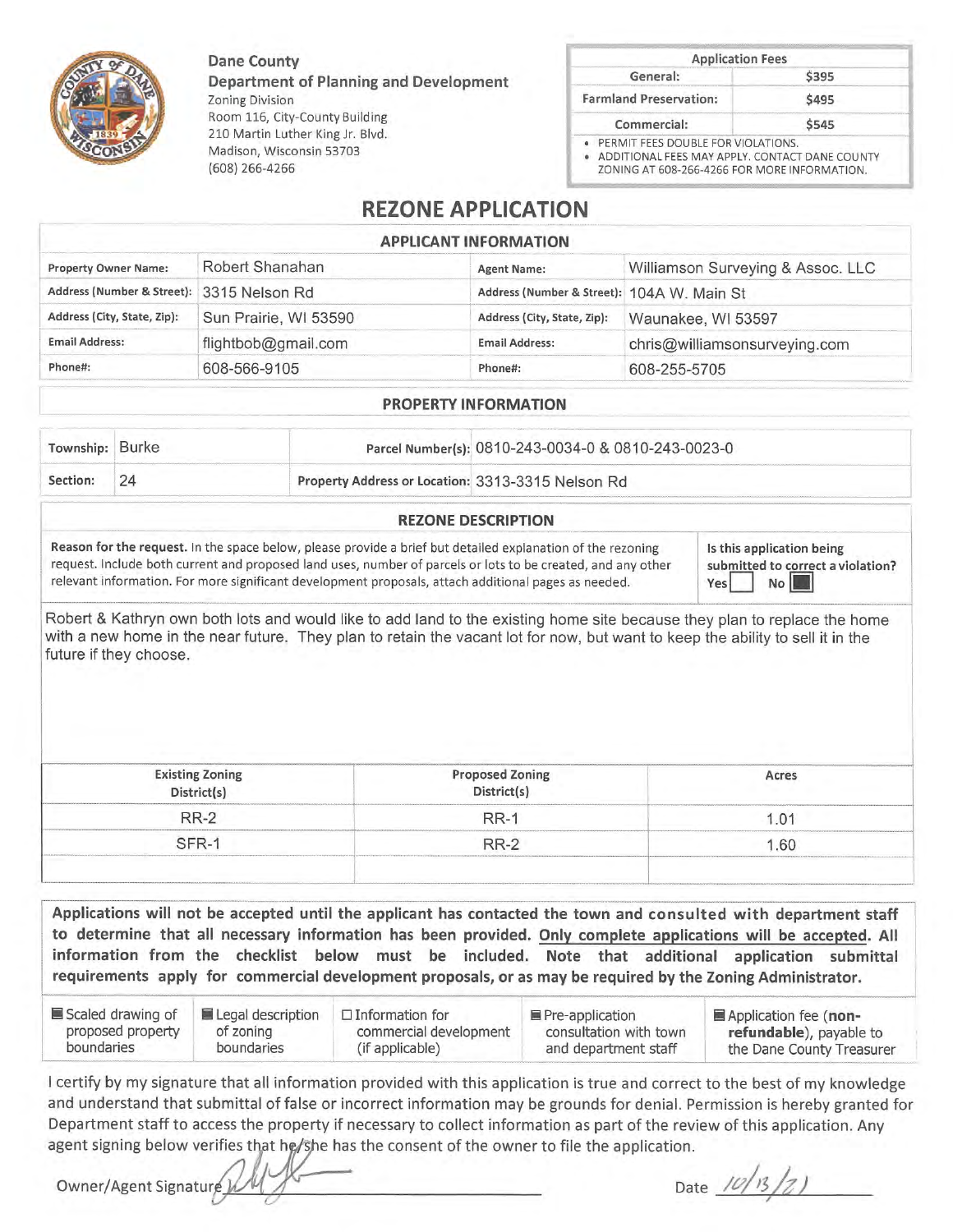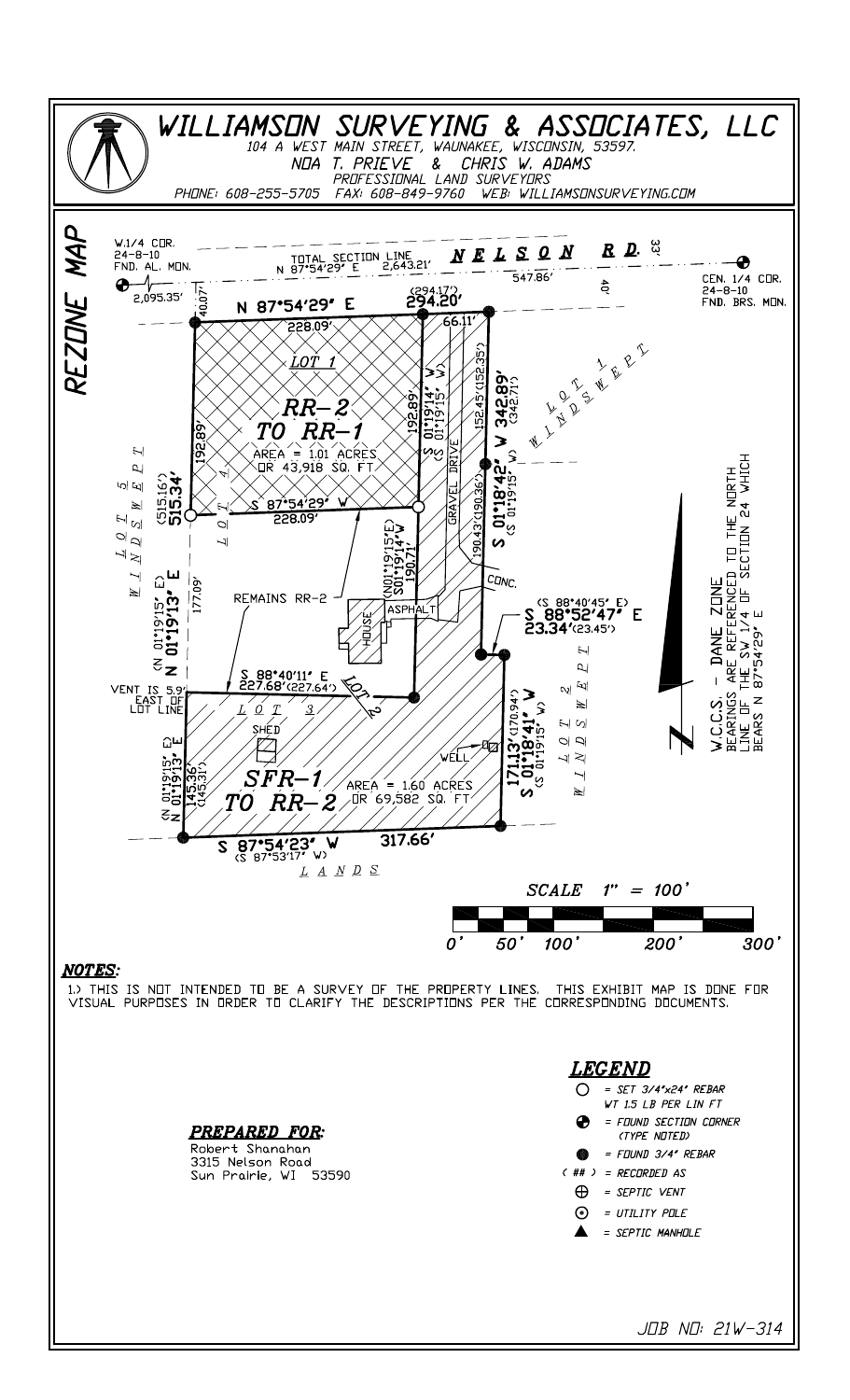